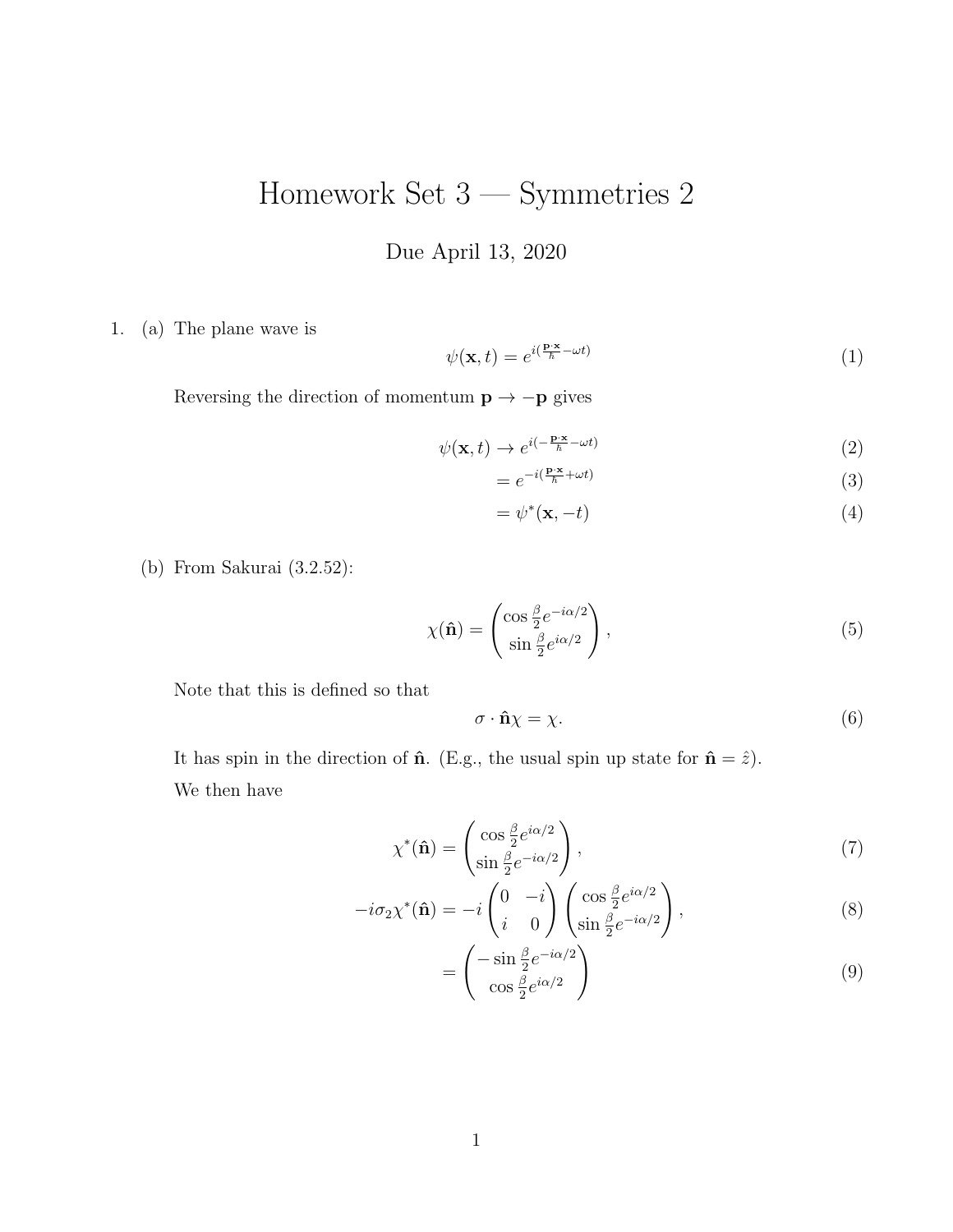But this has opposite eigenvalue:

$$
\sigma \cdot \hat{\mathbf{n}}[-i\sigma_2 \chi^* (\hat{\mathbf{n}})] = \begin{pmatrix} n_z & n_x - i n_y \\ n_x + i n_y & -n_z \end{pmatrix} \begin{pmatrix} -\sin\frac{\beta}{2} e^{-i\alpha/2} \\ \cos\frac{\beta}{2} e^{i\alpha/2} \end{pmatrix}
$$
(10)  
= 
$$
\begin{pmatrix} \cos\beta & \sin\beta\cos\alpha - i\sin\beta\sin\alpha \\ \sin\beta\cos\alpha + i\sin\beta\sin\alpha & -\cos\beta \end{pmatrix} \begin{pmatrix} -\sin\frac{\beta}{2} e^{-i\alpha/2} \\ \cos\frac{\beta}{2} e^{i\alpha/2} \end{pmatrix}
$$
(11)

$$
= -\begin{pmatrix} -\sin\frac{\beta}{2}e^{-i\alpha/2} \\ \cos\frac{\beta}{2}e^{i\alpha/2} \end{pmatrix}
$$
 (12)

$$
= -[-i\sigma_2 \chi^*(\hat{\mathbf{n}})] \tag{13}
$$

=⇒ it is the two-component eigenspinor with spin direction reversed. (E.g., spin down for  $\hat{\mathbf{n}}=\hat{z},$  or spin up for  $\hat{\mathbf{n}}=-\hat{z})$ 

<span id="page-1-0"></span>2. (a) Time reversal commutes with the rotation operator:

$$
\Theta \mathcal{D} \Theta^{-1} = \Theta e^{-iJ \cdot \hat{n}\theta/\hbar} \Theta^{-1} \tag{14}
$$

$$
=e^{-(\Theta iJ\Theta^{-1})\cdot\hat{n}\theta/\hbar} \tag{15}
$$

$$
=e^{-(\Theta i\Theta^{-1}\Theta J\Theta^{-1})\cdot\hat{n}\theta/\hbar} \tag{16}
$$

$$
=e^{-iJ\cdot\hat{n}\theta/\hbar}=\mathcal{D}\tag{17}
$$

since 
$$
\Theta i \Theta^{-1} = -1
$$
 and  $\Theta J \Theta^{-1} = -J$ .  
\n $\implies \Theta \mathcal{D} = \mathcal{D} \Theta$ 

So we have

$$
\Theta \mathcal{D}(R)|j,m\rangle = \mathcal{D}(R)\Theta|j,m\rangle \tag{18}
$$

$$
=i^{2m}\mathcal{D}(R)|j,-m\rangle\tag{19}
$$

(b) Consider

$$
\langle j, -m'|\Theta \mathcal{D}(R)|j, -m\rangle = i^{-2m}\langle j, -m'|\mathcal{D}(R)|j, -m\rangle \tag{20}
$$

$$
= i^{-2m} \mathcal{D}_{-m'-m}^{(j)}(R) \tag{21}
$$

(see part [2a\)](#page-1-0).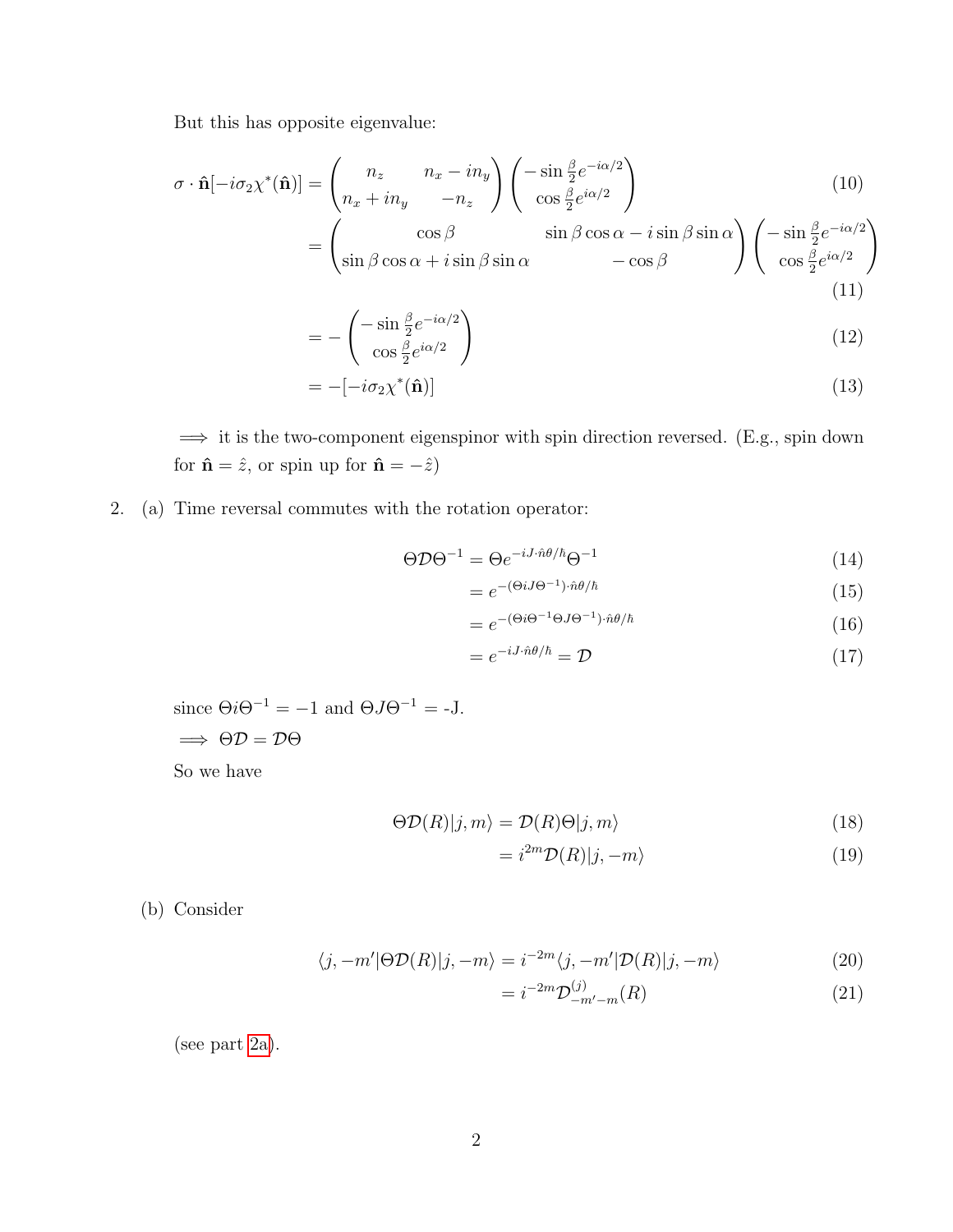But we also have

$$
\langle j, -m'|\Theta \mathcal{D}(R)|j, -m\rangle = \sum_{m''}\langle j, -m'|\Theta \Big[|j, m''\rangle \langle j, m''|\mathcal{D}(R)|j, m\rangle\Big],\tag{22}
$$

$$
= \sum_{m''} \left[ \langle j, -m' | \Theta | j, m'' \rangle \right] \langle j, m'' | \mathcal{D}(R) | j, m \rangle^*, \tag{23}
$$

$$
=i^{2m''}\sum_{m''}\langle j, -m'|j, -m''\rangle\langle j, m''|\mathcal{D}(R)|j, m\rangle^*
$$
 (24)

$$
=i^{2m''}\sum_{m''}\delta_{m',m''}\langle j,m''|\mathcal{D}(R)|j,m\rangle^*
$$
\n(25)

$$
=i^{2m''}\langle j,m'|D(R)|j,m\rangle^*
$$
\n(26)

$$
=i^{2m''} \mathcal{D}_{m'm}^{(j)*}(R) \tag{27}
$$

(Note that  $\Theta$  acts on everything to the right, and hence the complex conjugation in the second line.)

Comparing the two results, we have:

$$
\mathcal{D}_{m'm}^{(j)*}(R) = i^{-2(m'+m)} \mathcal{D}_{-m'-m}^{(j)}(R),\tag{28}
$$

3. Since both  $p^2$  and x are invariant under time reversal, so is H:  $[H, \Theta] = 0$ . If there is no degeneracy, any energy eigenstate  $|\alpha\rangle$  must also be an eigenstate of  $\Theta$ :

$$
\Theta|\alpha\rangle = |\tilde{\alpha}\rangle = e^{-\delta}|\alpha\rangle \tag{29}
$$

The expectation  $\langle L \rangle$  is real, since L is Hermitian:

$$
\langle \mathbf{L} \rangle = \langle \mathbf{L}^{\dagger} \rangle^* \tag{30}
$$

$$
=\langle L\rangle^* \tag{31}
$$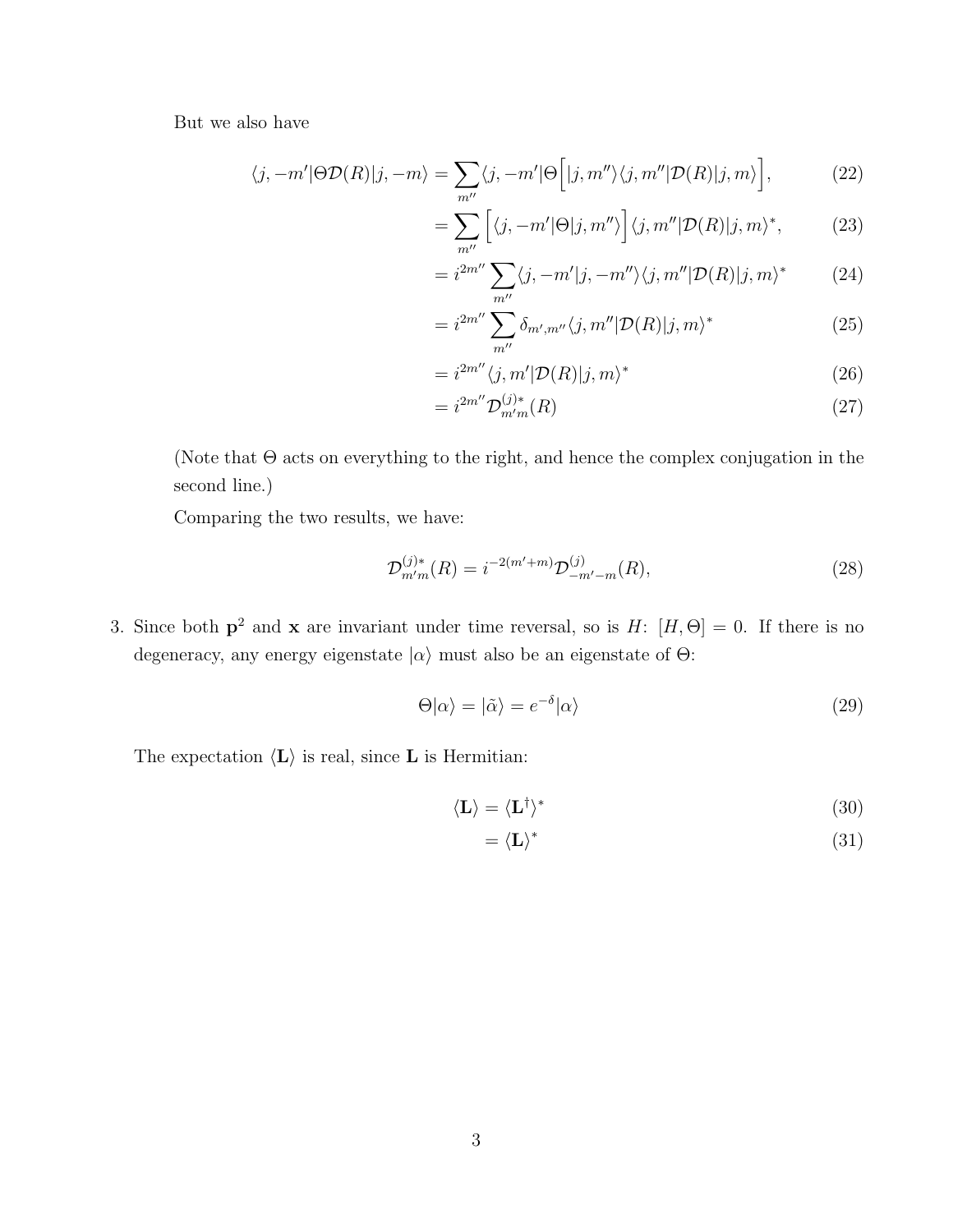If we define  $|\beta\rangle \equiv \mathbf{L}|\alpha\rangle$ , then by the antiunitarity of time reversal:

$$
\langle \alpha | \mathbf{L} | \alpha \rangle = \langle \alpha | \beta \rangle \tag{32}
$$

$$
= \langle \tilde{\alpha} | \tilde{\beta} \rangle^* \tag{33}
$$

$$
= \langle \tilde{\alpha} | \tilde{\beta} \rangle \tag{34}
$$

$$
= \langle \tilde{\alpha} | \Theta \mathbf{L} | \alpha \rangle \tag{35}
$$

$$
= \langle \tilde{\alpha} | \Theta \mathbf{L} \Theta^{-1} \Theta | \alpha \rangle \tag{36}
$$

$$
= -\langle \tilde{\alpha} | \mathbf{L} \Theta | \alpha \rangle \tag{37}
$$

$$
= -\langle \tilde{\alpha} | \mathbf{L} | \tilde{\alpha} \rangle \tag{38}
$$

$$
= -e^{-i\delta} \langle \alpha | \mathbf{L} | \alpha \rangle e^{i\delta} \tag{39}
$$

$$
= -\langle \alpha | \mathbf{L} | \alpha \rangle \tag{40}
$$

$$
\implies \langle \mathbf{L} \rangle = 0 \tag{41}
$$

If we expand the wavefunction in spherical harmonics:

$$
\psi_{\alpha}(\mathbf{x}) \equiv \langle \mathbf{x} | \alpha \rangle \tag{42}
$$

$$
=\sum_{l,m}\langle \mathbf{x}|l,m\rangle\langle l,m|\alpha\rangle\tag{43}
$$

$$
=\sum_{l,m}F_{l,m}(r)Y_l^m(\theta,\phi),\tag{44}
$$

then

$$
\langle \mathbf{x} | \tilde{\alpha} \rangle = \langle \mathbf{x} | \Theta | \alpha \rangle \tag{45}
$$

$$
=e^{i\delta}\langle \mathbf{x}|\alpha\rangle\tag{46}
$$

$$
\implies \langle \mathbf{x} | \alpha \rangle = e^{-i\delta} \langle \mathbf{x} | \tilde{\alpha} \rangle \tag{47}
$$

$$
=e^{-i\delta}\psi_{\alpha}^*(\mathbf{x})\tag{48}
$$

$$
= e^{-i\delta} \sum_{l,m} F_{l,m}^*(r) [Y_l^m(\theta, \phi)]^*
$$
\n(49)

$$
= e^{-i\delta} \sum_{l,m} F_{l,m}^*(r) (-1)^m Y_l^{-m}(\theta, \phi)
$$
\n(50)

$$
= e^{-i\delta} \sum_{l,m} F_{l,-m}^*(r) (-1)^{-m} Y_l^m(\theta, \phi)
$$
\n(51)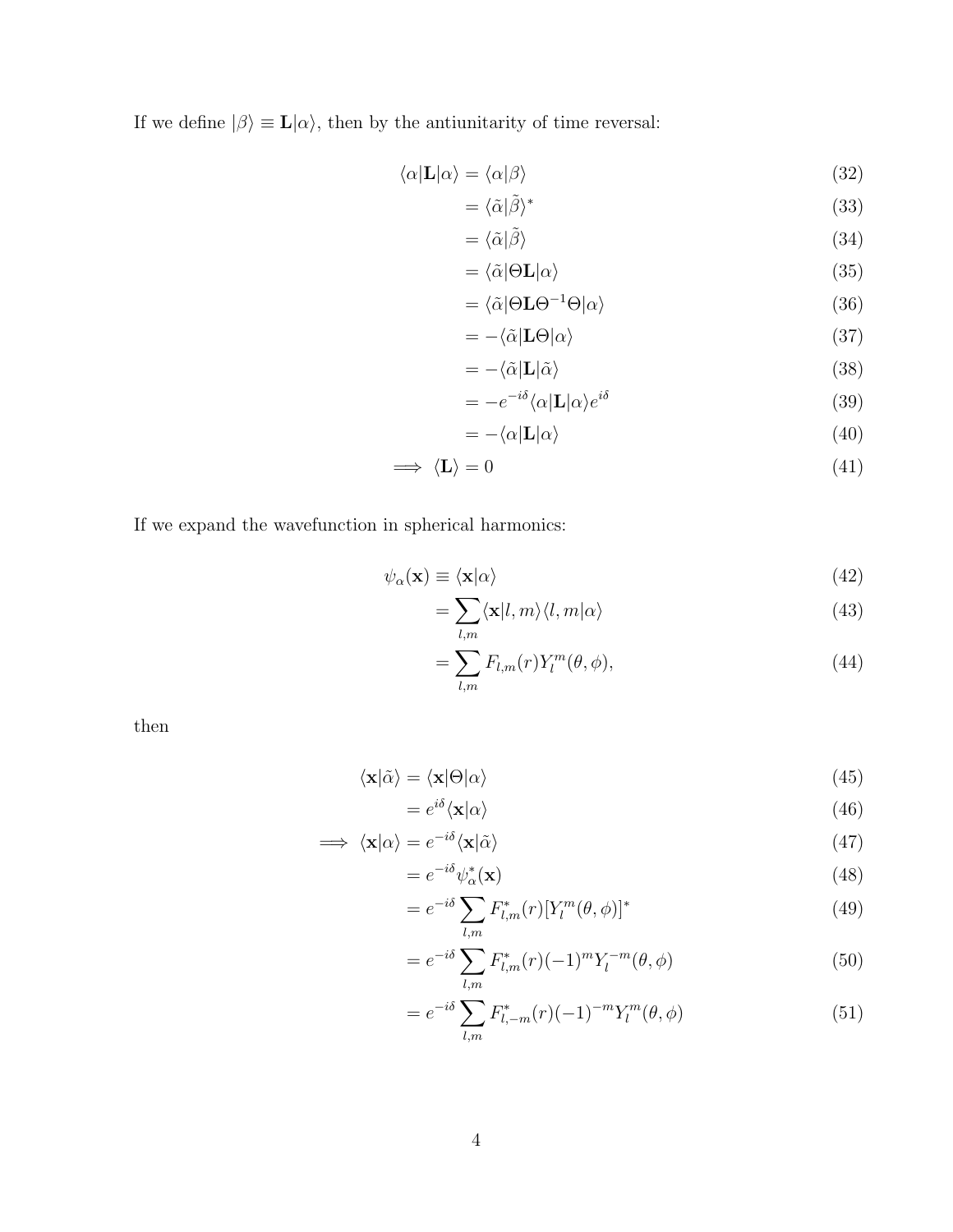Comparing the coefficients to  $Y_l^m$ :

$$
F_{l,m} = (-1)^{-m} e^{-i\delta} F_{l,-m}^*(r)
$$
\n(52)

4. The Hamiltonian for a spin 1 system is given by

$$
H = AS_z^2 + B(S_x^2 - S_y^2). \tag{53}
$$

Solve this problem *exactly* to find the normalized energy eigenstates and eigenvalues. (A spindependent Hamiltonian of this kind actually appears in crystal physics). Is this Hamiltonian invariant under time reversal? How do the normalized eigenstates you obtained transform under time reversal?

For a spin 1 system the spin operators have the form

$$
S_x = \frac{\hbar}{\sqrt{2}} \begin{pmatrix} 0 & 1 & 0 \\ 1 & 0 & 1 \\ 0 & 1 & 0 \end{pmatrix}
$$
 (54)

$$
S_y = \frac{\hbar}{\sqrt{2}} \begin{pmatrix} 0 & -i & 0 \\ i & 0 & -i \\ 0 & i & 0 \end{pmatrix}
$$
 (55)

$$
S_z = \hbar \begin{pmatrix} 1 & 0 & 0 \\ 0 & 0 & 0 \\ 0 & 0 & -1 \end{pmatrix}
$$
 (56)

And so the Hamiltonian is:

$$
H = AS_z^2 + B(S_x^2 - S_y^2)
$$
\n(57)

$$
= \begin{pmatrix} A & 0 & B \\ 0 & 0 & 0 \\ B & 0 & A \end{pmatrix}
$$
 (58)

The eigenvalues are 0,  $A \pm B$ , with eigenvectors  $(0,1,0)$ ,  $(1,0,1)/\sqrt{2}$ ,  $(1,0,-1)/\sqrt{2}$ , respectively.